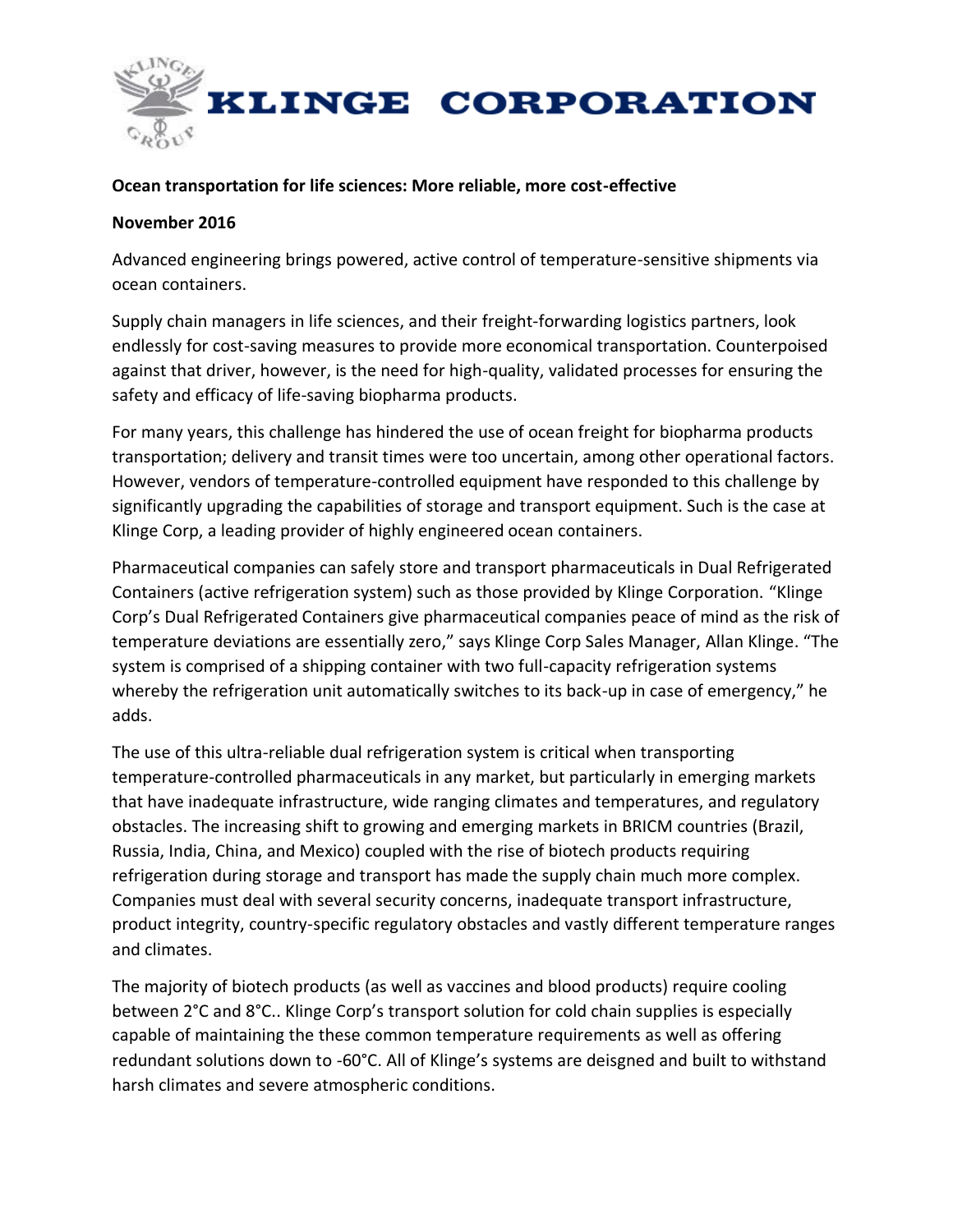

Adding to the fail-safe dual refrigeration system is the integral generator set. The diesel generator set powers the dual refrigeration systems during transport when power is not available, such as during transport on a truck, or in a shipyard. This is particularly important if the shipment is held up due to customs, or extensive road transport. Like the refrigeration systems, the generator set was designed to meet the rigorous demands of ocean, over-theroad, and rail transport.

# **Global monitoring**

Safety and security of pharma products is paramount. Klinge Corp offers GSM and satellite communication systems that communicate cargo temperature, location, alarm status and power source in near real-time. The data is accessible on a password-protected website for each individual customer. Alerts can be emailed and text messaged to the customer's desired personnel. This technology prevents temperature excursions from occurring as the data is tracked and monitored during storage and transport.

In addition, the Dual Refrigerated Containers can be provided with temperature recorders that display and store temperatures and alarm status. All data is stored with a date/time stamp in a large memory store. Data will not be lost if power supply is disconnected. For temperatures above -30C, the temperature recorders are also available with a printer for quick printing.

"The superior reliability of the Dual Refrigerated Container is supplemented by the system's back-up power supply, satellite monitoring system, and temperature recorder. These features allow cold chain supplies to be transported by ocean and provides companies with control over their supply chain at a significantly lower cost than air transport," says Allan Klinge.

"The first priority with shipping life sciences products is always to ensure their safety," adds Klinge. "But when that safety can be ensured, and transportation costs cut by a factor of five or more, it's a win-win solution for life sciences shippers. Add to that the supply chain flexibility of transporting these containers from ports of entry to end destinations—all with satellite tracking and continuous monitoring in place—and you have a more reliable option for life sciences companies."

# **The Antarctic challenge**

An example of Klinge's superior performance can be found in a completed scientific project in the Antarctic. The US National Science Foundation purchased Klinge Corp's Dual Refrigerated Container System through Raytheon Polar Services Company, to store and transport ice core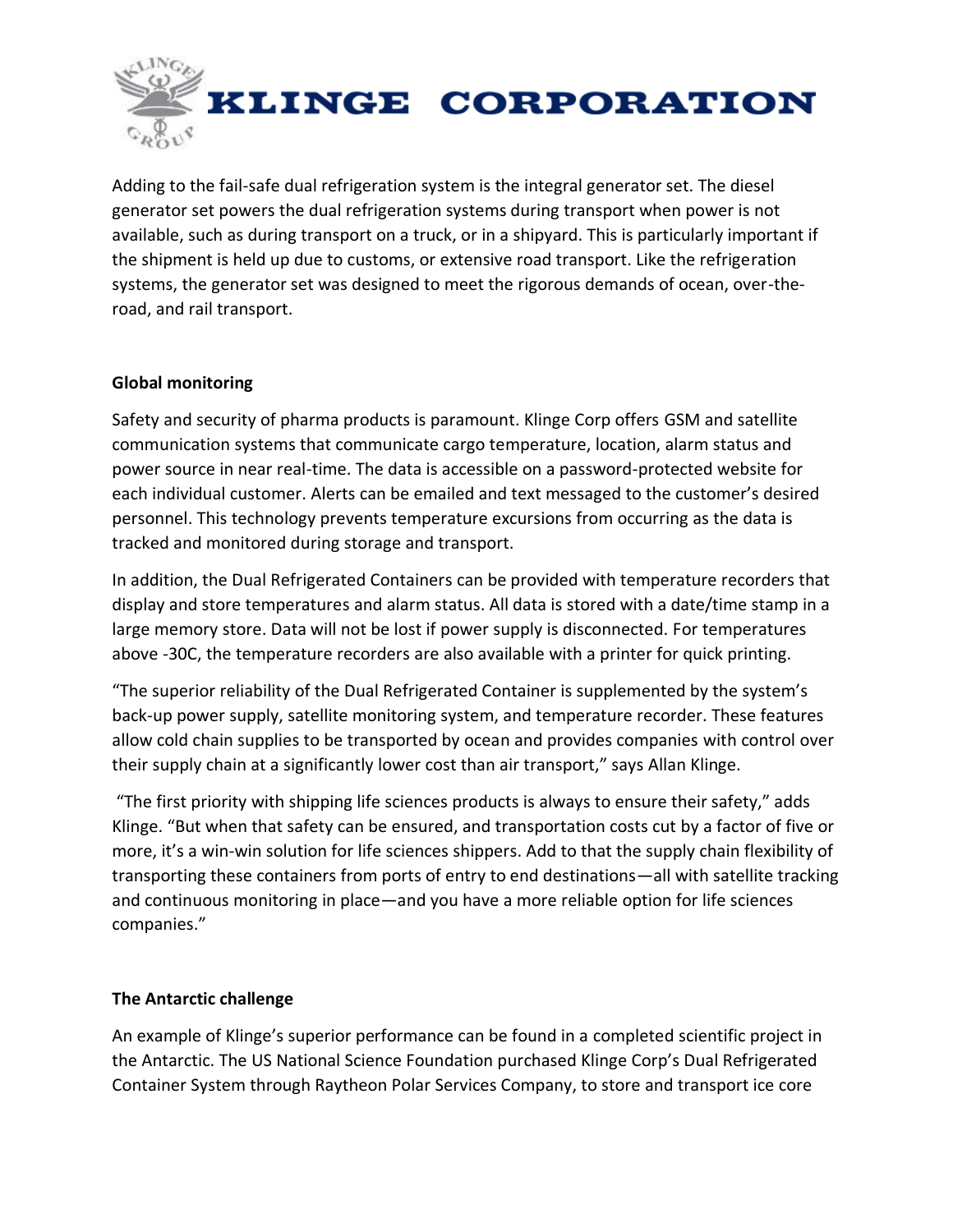

samples from Antarctica to the United States. Valued at millions of dollars per container (3 containers total), the ice core samples were kept at their required temperature in Klinge Corp's Dual Refrigerated Containers from McMurdo Station in the South Pole, across the equator, and to the National Ice Core Laboratory in Denver, Colorado.

"Given the monetary and scientific value of the ice core samples, it was absolutely critical that Klinge Corp safely store and transport the temperature-sensitive goods," says Jason Flynn, Engineering Manager at Klinge Corporation. "Additionally, our Dual Refrigerated Containers have been used by leading chemical and pharmaceutical companies for the last 30 years."

# **About Klinge Corporation**

Klinge Corporation is the leading provider of specialized transport refrigeration and power generation equipment. Founded as a spin-off of the Transport Refrigeration Equipment department of York International, Klinge has been producing refrigeration equipment at its manufacturing facilities and headquarters in York, Pennsylvania, USA since 1984.

The company's customized designs offer commercial and military customers robust alternatives to standard, mass-produced refrigerated containers which often cannot meet the requirements of harsh environments or stringent testing.

Klinge Corporation offers Dual Refrigerated Containers, Offshore Explosion-Proof Refrigerated Containers, Refrigerated Tank Containers, Blast Freezers, Ultra-Low Temperature Units, Quick Thaw Units, Integral and External Generator Sets, and Collapsible Food Storage Bins.

The company designs and manufactures the following:

- **Ultra-Low Temperature (-60°C) Freezer Containers** for pharmaceuticals, ice cores, tuna, etc
- **Offshore Refrigerated Containers** for Hazardous Zones such as oil rigs, oil tankers, and chemical plants
- **Explosion-Proof Refrigerated Containers** for Petrochemical, Self-Reactive and Like Products
- **Dual Refrigeration System Refrigerated Containers** (with 100% emergency backup capabilities) – for chemicals, pharmaceuticals, and dangerous goods.
- **Tank Refrigeration & Heating Units** for ISO Containers, Road Trailers and Stationary Applications
- **Military Refrigeration and Air Conditioning Applications built to military standards**
- **Transport Air Conditioning Units** built to withstand extreme high temperatures & sandstorms